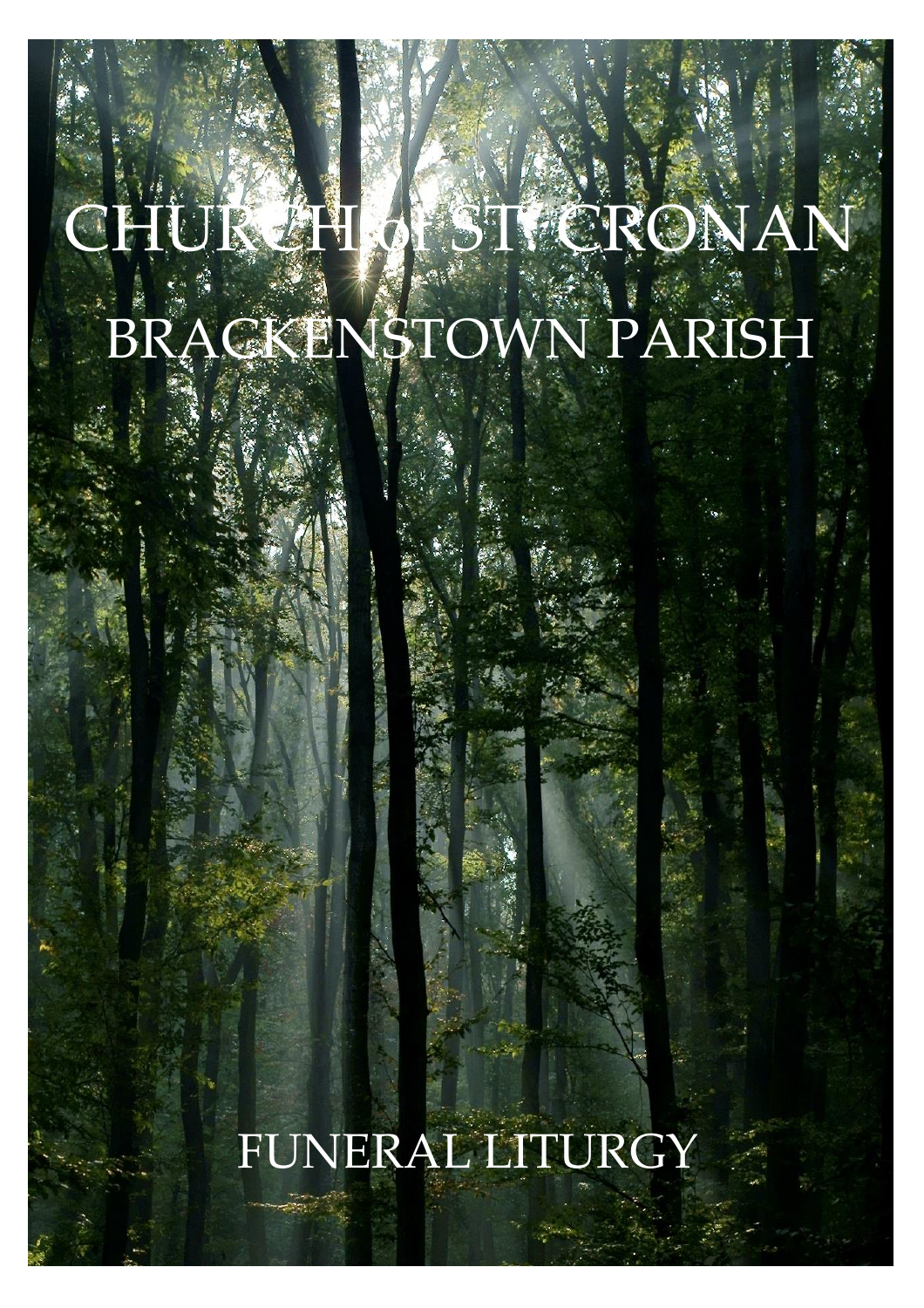## *THE WORD OF GOD*

We want you to know that your sorrow and grief is shared by the parish community at this time. On an occasion like this there is little we can say. However we will support you in every possible way. In praying for your loved one who has died we will also pray for you at this particularly sad time.

At Mass we listen to the Word of God. The readings at a Funeral Mass remind us that at the centre or our faith is the Life, Death and Resurrection of Jesus Christ. The readings strengthen our hope of being gathered together in God's kingdom and they encourage us to witness to the Christian way of life. The readings tell us of God's designs for a world in which suffering and death will be no more. A careful selection and use of readings from Scripture for the funeral will provide the family and the community with an opportunity to hear God speak to them in their needs, sorrows, fears and hopes.

#### **Running Order of Readings at Funeral Mass**

- 1. First Reading (Choose one from the three listed)
- 2. Responsorial Psalm (usually sung)
- 3. Second Reading (Choose one from the three listed)
- 4. Gospel (Read by Priest)
- 5. Homily (Short talk given by Priest)
- 6. Prayer of the Faithful
- 7. Communion Reflection (Choose one from the three listed)
- 8. Speaking on behalf of the family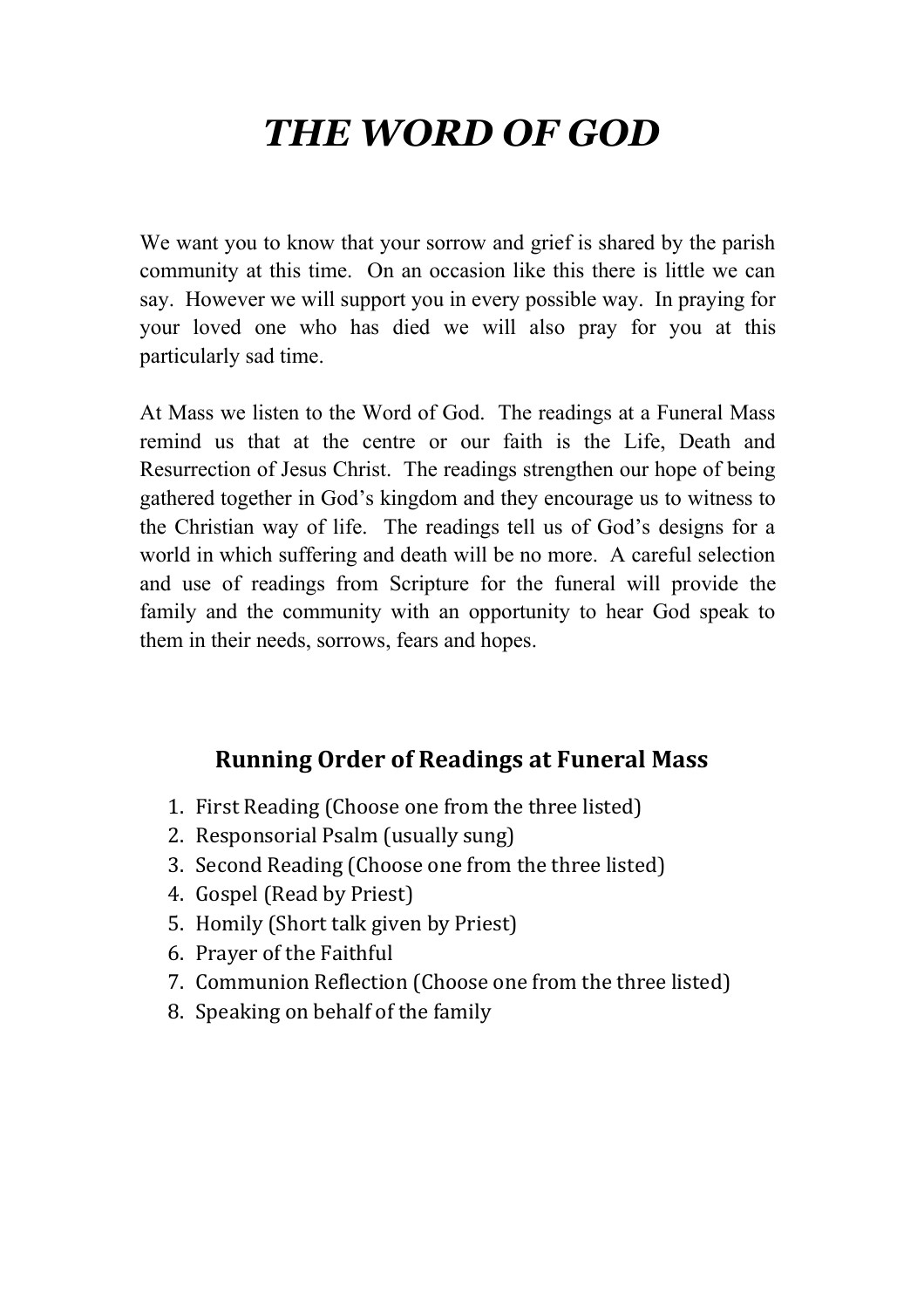#### **OLD TESTAMENT READING**

#### **Choose One of the following**

#### **(1)**

#### **A Reading from the Book of Wisdom** 3: 1 – 6, 9

The souls of the virtuous are in the hands of God, no torment shall ever touch them. In the eyes of the unwise, they did appear to die, their going looked like a disaster, their leaving us, like annihilation; but they are in peace.

If they experienced punishment as people see it, their hope was rich with immortality; slight was their affliction, great will their blessing be.

God has put them to the test and proved them worthy to be with him; he has tested them like godl in a furnace, and accepted them as a holocaust.

They who trust in him will understand the truth, those who are faithful will ive with him in love; for gace and mercy await those He has chosen.

#### **The Word of the Lord**

#### **(2)**

#### **A Reading from the Book of Wisdom** 4: 7 – 10, 13 – 15

The virtuous ones, though they die before their time, will find rest. Length of days is not what makes age honourable, nor number of years the true measure of life; understanding, this is grey hair for anyone, untarnished life, this is ripe old age.

They have sought to please God, so God has loved them.

Coming to perfection is so shart a while, the achieved long life; their soul being pleasing to the Lord, He has taken them quickly.

Yet people look on, uncomprehending; it does not enter their heads that gace and mercy await the chosen of the Lord, and protection, his holy ones.

#### **The Word of the Lord**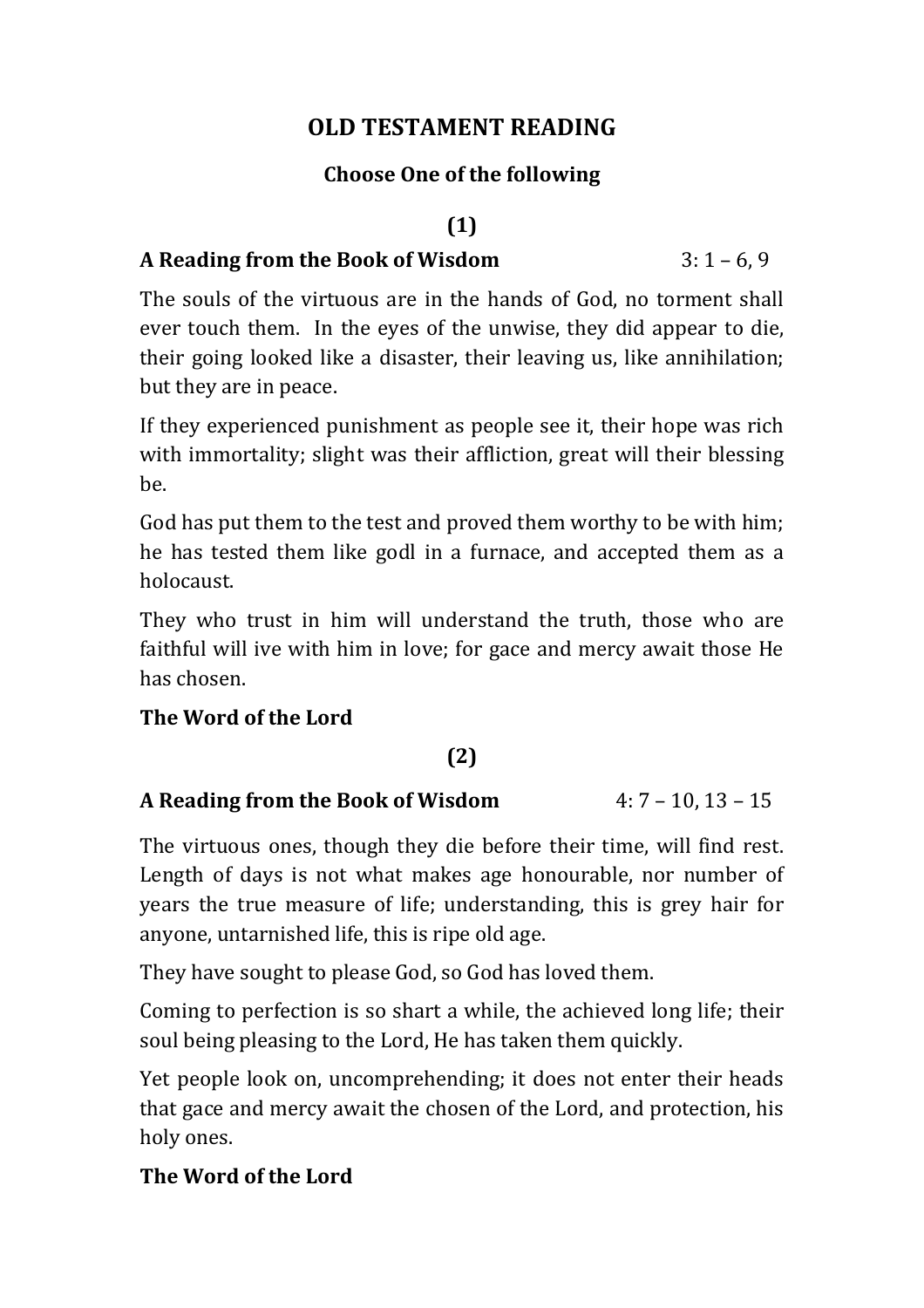#### **A Reading from the Book of Ecclesiastes**

 $3:17 - 8$ 

There is a season for everything, a time for every occupation under heaven:

A time for giving birth, a time for dying;

A time for planting; a time for uprooting what has been planted.

A time for killing, a time for healing;

A time for knocking down, a time for building.

A time for tears, a time for laughter;

A time for mourning, a time for dancing.

A time for throwing stones away, a time for gathering them up;

A time for embracing, a time to refrain from embracing.

A time for searching, a time for losing;

A time for keeping, a time for throwing away.

A time for tearing, a time for sewing;

A time for keeping silent, a time for speaking.

A time for loving, a time for hating;

A time for war and a time for peace.

#### **The Word of the Lord**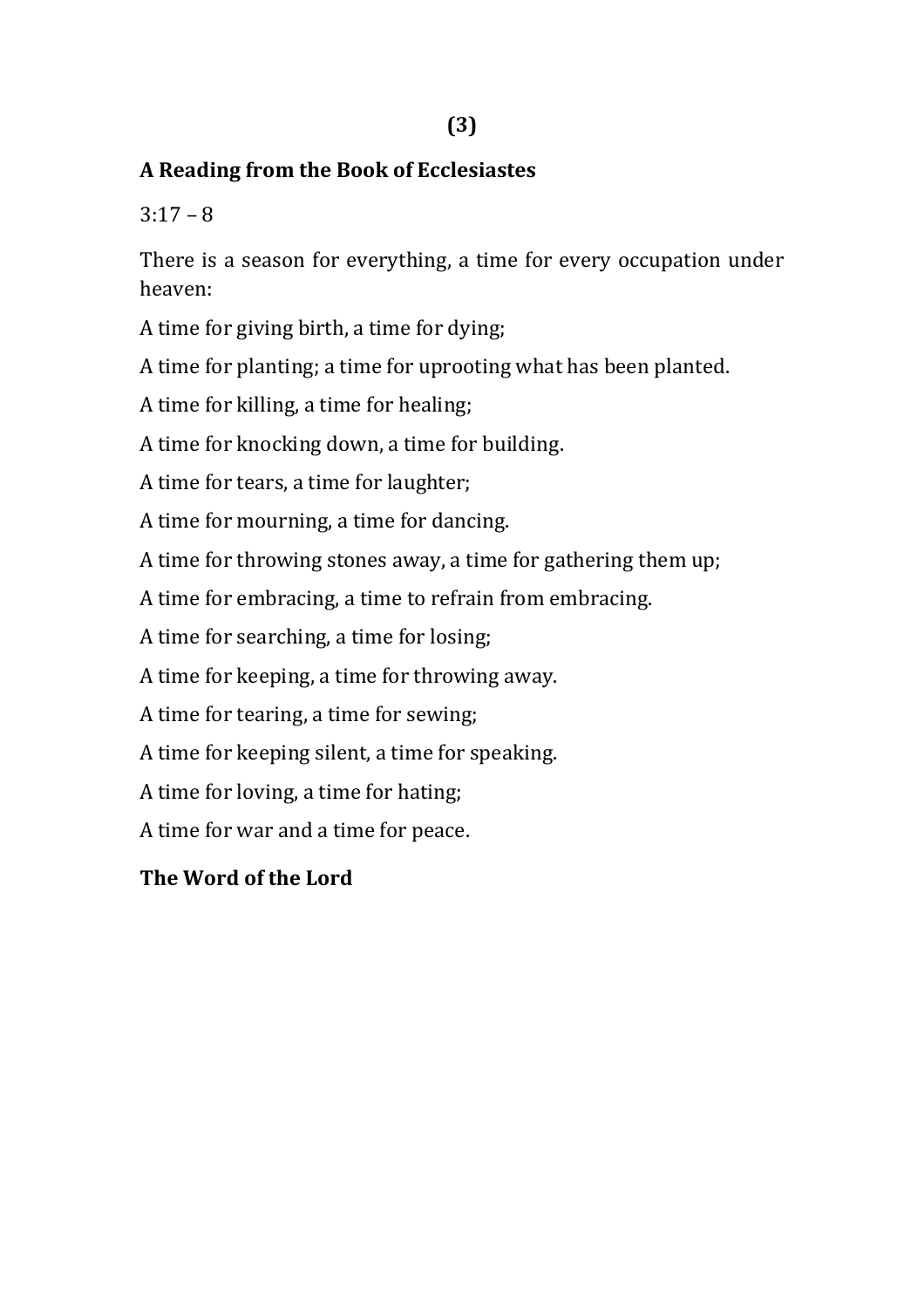#### **RESPONSORIAL PSALM**

#### **Choose One of the following**

#### **(1)**

#### PSALM 22

**Response** The Lord is my shepherd; There is nothing I shall want

The Lord is my shepherd; There is nothing I shall want Fresh and green are the pastures Where he gives me repose Near restful waters he leads me To revive my drooping spirit.

#### **Response**

He guides me along the right path; He is true to his name. If I should walk in the valley of darkness No evil would I fear. You are there with your crook and your staff; With these you give me comfort.

#### **Response**

You have prepared a banquet for me In the sight of my foes. My head you have anointed with oil; My cup is overflowing.

#### **Response**

Surely goodness and kindness shall follow me All the days of my life. In the Lord's own house shall I dwell For ever and ever.

#### **Response**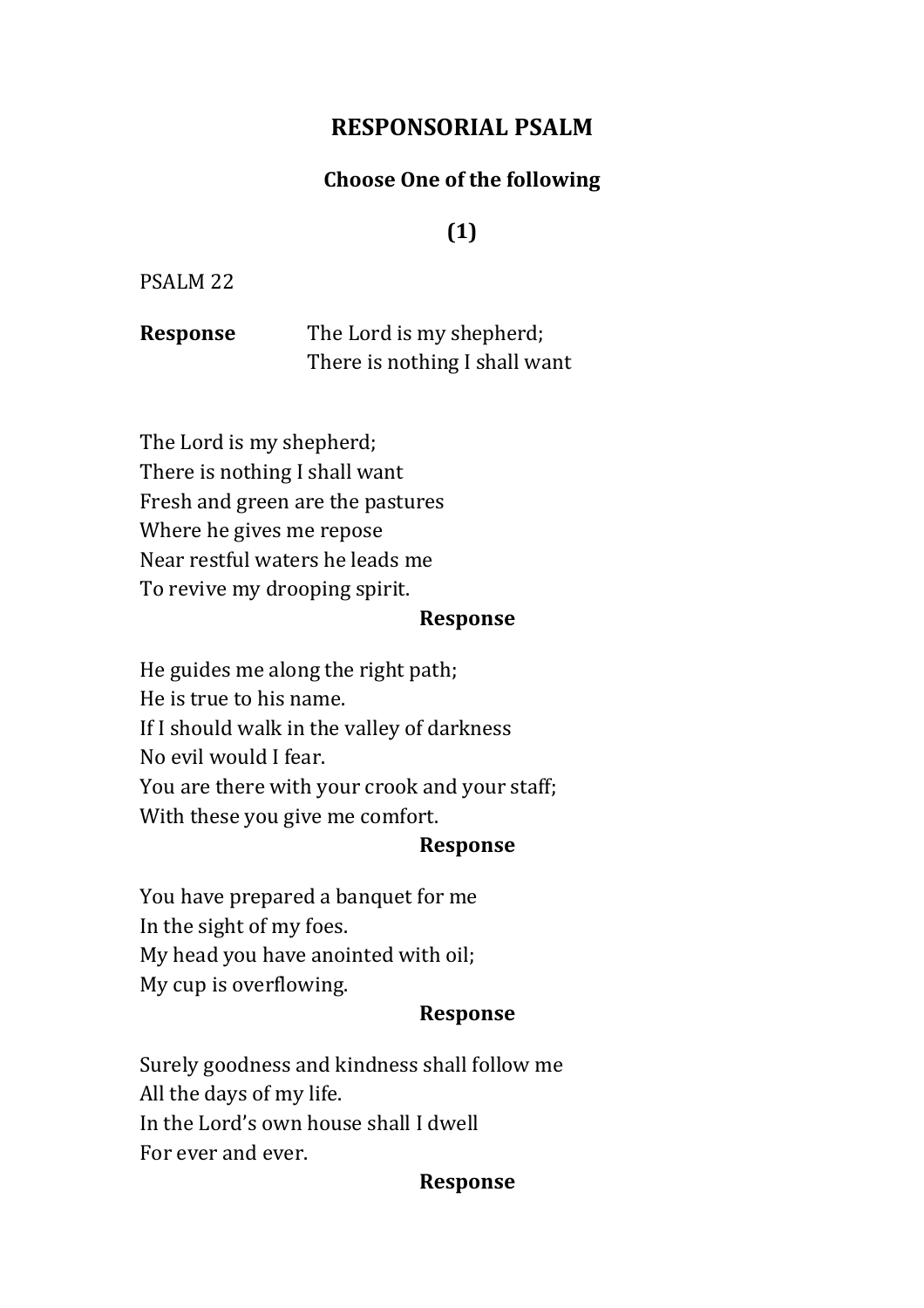#### **RESPONSORIAL PSALM**

#### **(2)**

#### PSALM 24

**Response** To you, O Lord, I lift up my soul.

Remember your mercy, Lord, And the love you have shown from of old In your love remember me, Because of your goodness, O Lord.

#### **Response**

Relieve the anguish of my heart And set me free from my distress See my affliction and my toil And take all my sins away.

#### **Response**

Preserve my life and rescue me. Do not disappoint me, you are refuge May innocence and uprightness protect me: For my hope is in you, O Lord.

#### **Response**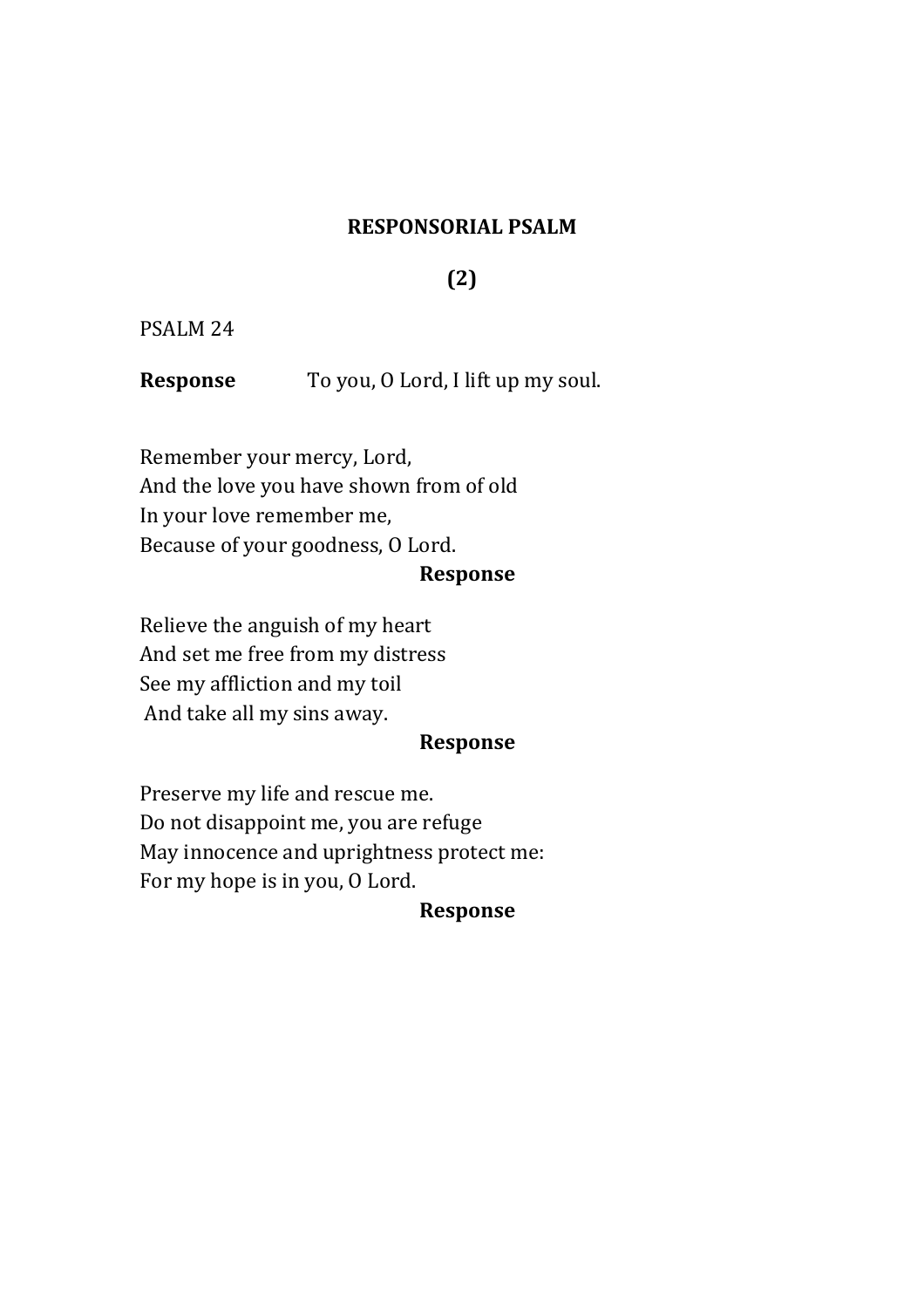#### **RESPONSORIAL PSALM**

#### **(3)**

#### PSALM 26

**Response** The Lord is my light and my help.

The Lord is my light and my help; Whom shall I fear? The Lord is the stronghold of my life; Before whom shall I shrink?

#### **Response**

There is one think I ask of the Lord, For this I long, To live in the house of the Lord, All the days of my life, To savour the sweetness of the Lord, To behold his temple.

#### **Response**

O Lord hear my voice when I call; Have mercy and answer. It is your face, O Lord, that I seek; Hide not your face

#### **Response**

I am sure I shall see the Lord's goodness In the land of the living. Hope in him, hold firm and take heart Hope in the Lord!

#### **Response**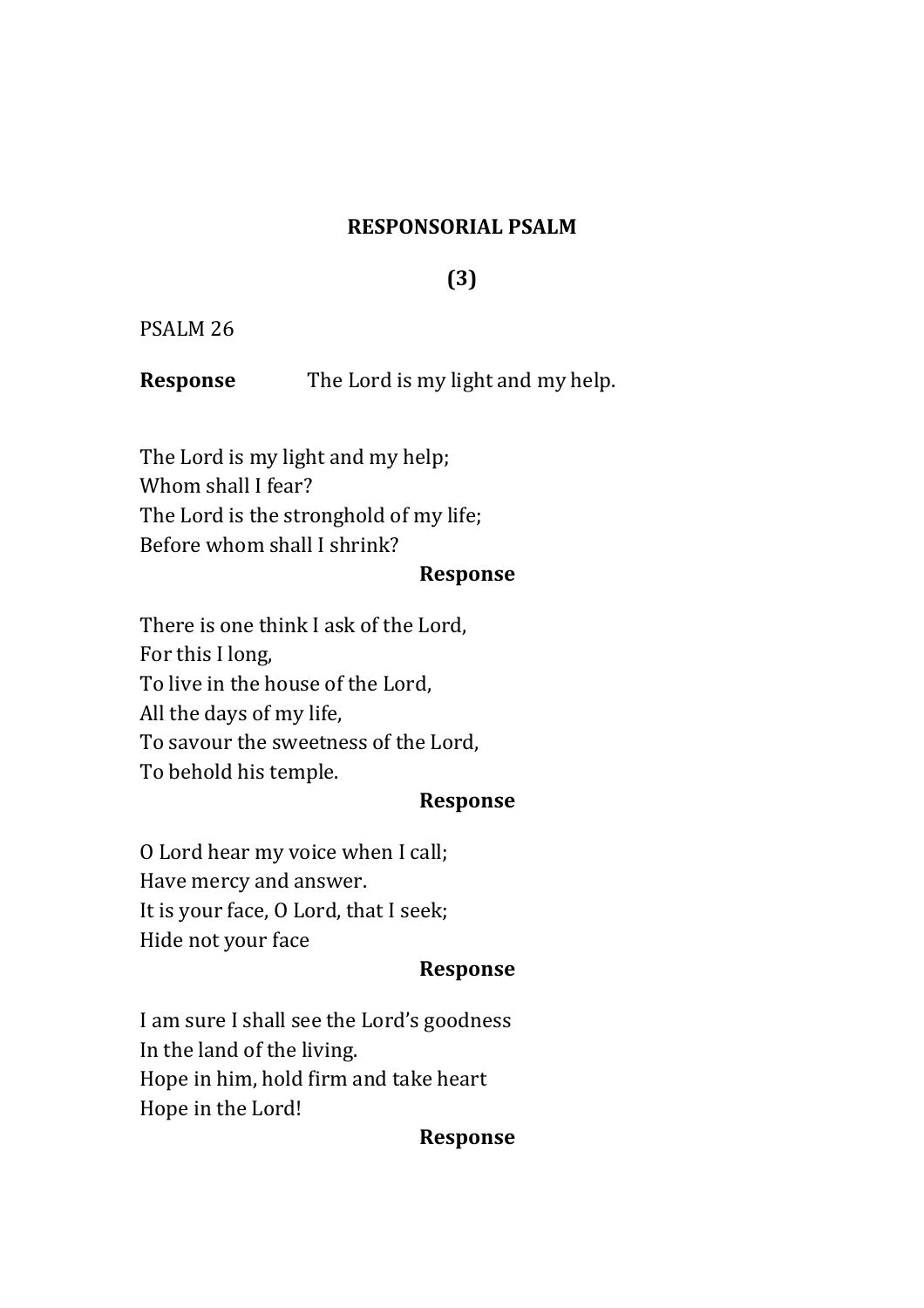#### **NEW TESTAMENT**

#### **Choose One of the following**

#### **(1)**

#### **A reading from the first letter of St. John** 3:1-2

Think of the love that the Father has lavished on us, By letting us be called God's children; And that is what we are. Because the world refused to acknowledge him, Therefore it does not acknowledge us. My dear people, we are already the children of God But what we are to be in the future has not yet been revealed; All we know, is, that when it is revealed We shall be like him Because we shall see him as he really is.

#### **The word of the Lord.**

#### **(2)**

#### **A reading from the letter of St. Paul to the Romans** 8:14-23

Everyone moved by the Spirit is a child God. The spirit you received is not the spirit of slaves bringing fear into our lives again; it is the spirit of slaves bringing fear into our lives again; it is the spirit of children, and it makes us cry out 'Abba, Farther!' The spirit himself and our spirit bare united witness that we are heirs as well: heirs of God and coheirs with Christ, sharing his sufferings so as to share his glory. I think that what we suffer in this life can never be compared to the glory, as yet unrevealed, which is waiting for us.

#### **The word of the Lord.**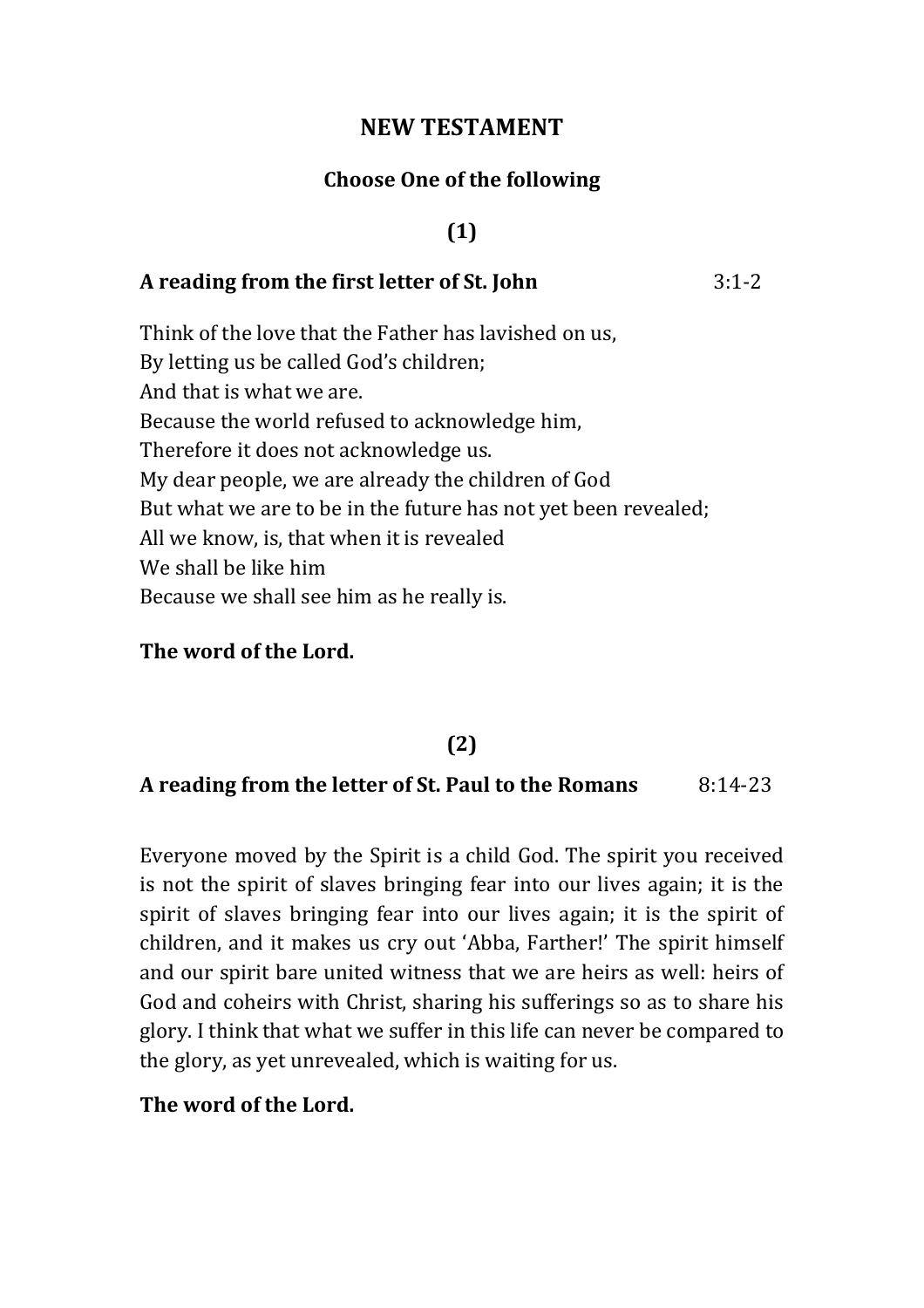#### **A reading from the letter of St. Paul to the Corinthians**

13: 1 – 8, 13

If I have all the eloquence of people or of angels, but speak without love, I am simply a gong booming or a cymbal clashing. If I have the gift of prophecy, understanding all the mysteries there are, and knowing everything, and if I have faith in all its fullness, to move mountains, but without love, then I am nothing at al. If I give away all that I possess, piece by piece, and if I even let them take my body to burn it, but am without love, it will do me no good whatever.

Love is always patient and kind; it is never jealous; love is never boastful or conceited; it is never rude or selfish; it does not take offence, and is not resentful. Love takes no pleasure in other people's sins but delights in the truth; it is always ready to excuse, o trust, to hope, and to endure whatever comes.

Love does not come to an end.

In short, there are three things that last, and the greatest of these is love.

#### **The Word of the Lord.**

**(3)**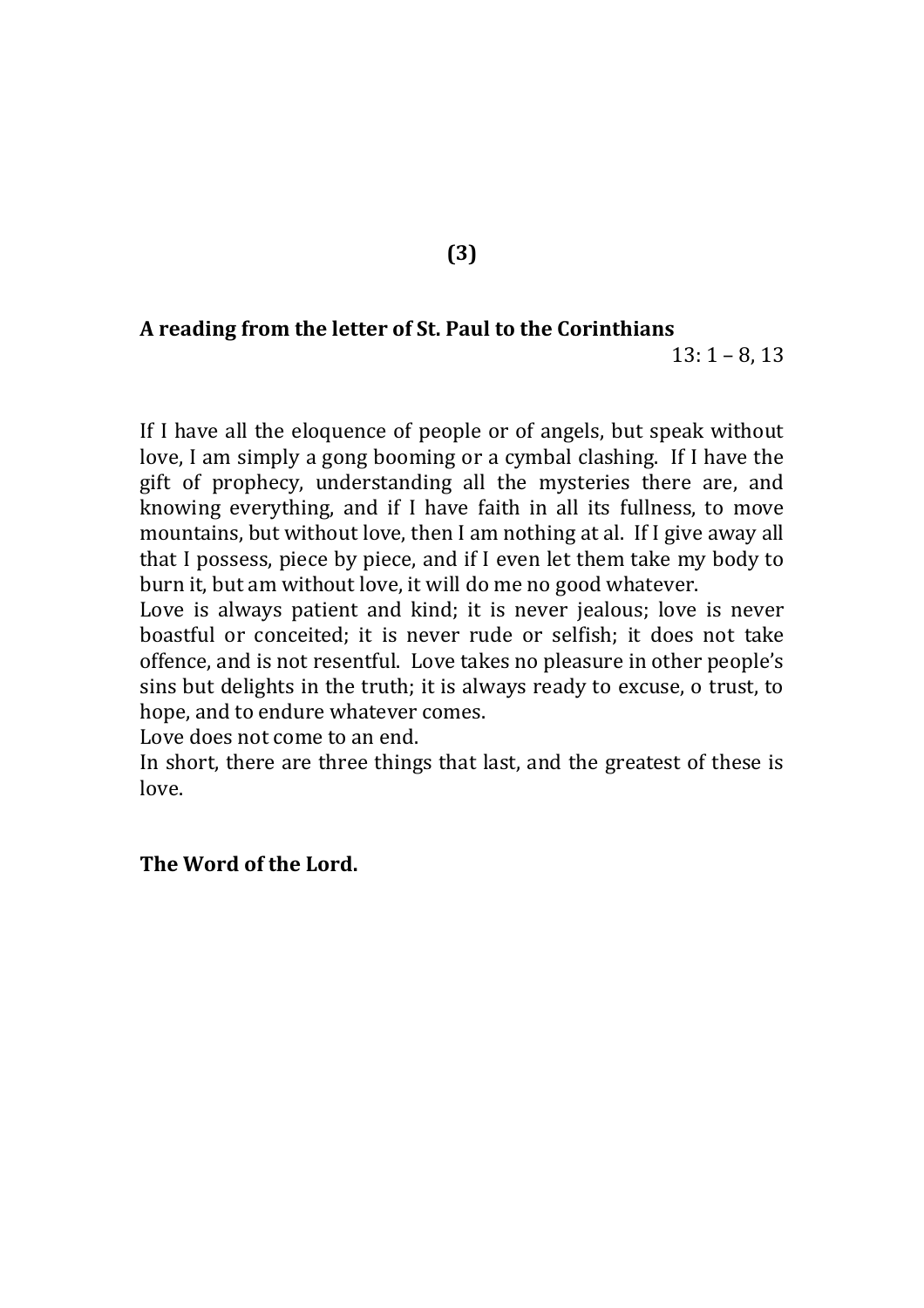#### **PRAYER OF THE FAITHFUL**

Please choose  $4 - 6$  of the following

- 1. In Baptism …………….received the light of Christ. Scatter the darkness now and lead him/her over the waters of death. Lord, hear us.
- 2. Our bother/sister ……………was nourished at the table of the Saviour. Welcome him/her into the halls of the heavenly banquet.

Lord, hear us.

3. Many friends and members of our families have gone before us and await the kingdom. Grant them an everlasting home with your Son.

Lord, hear us.

- 4. We pray for all those who care for the sick and the dying especially those who cared for ………….. during his/her illness. Lord, hear us.
- 5. Those who trusted in the Lord now sleep in the Lord. Give refreshment, rest, and peace to all whose faith is known to you alone.

Lord, hear us.

6. For the family and friends of ……………. Who miss him/her that they may find strength and consolation in the love and support of the community.

Lord, hear us.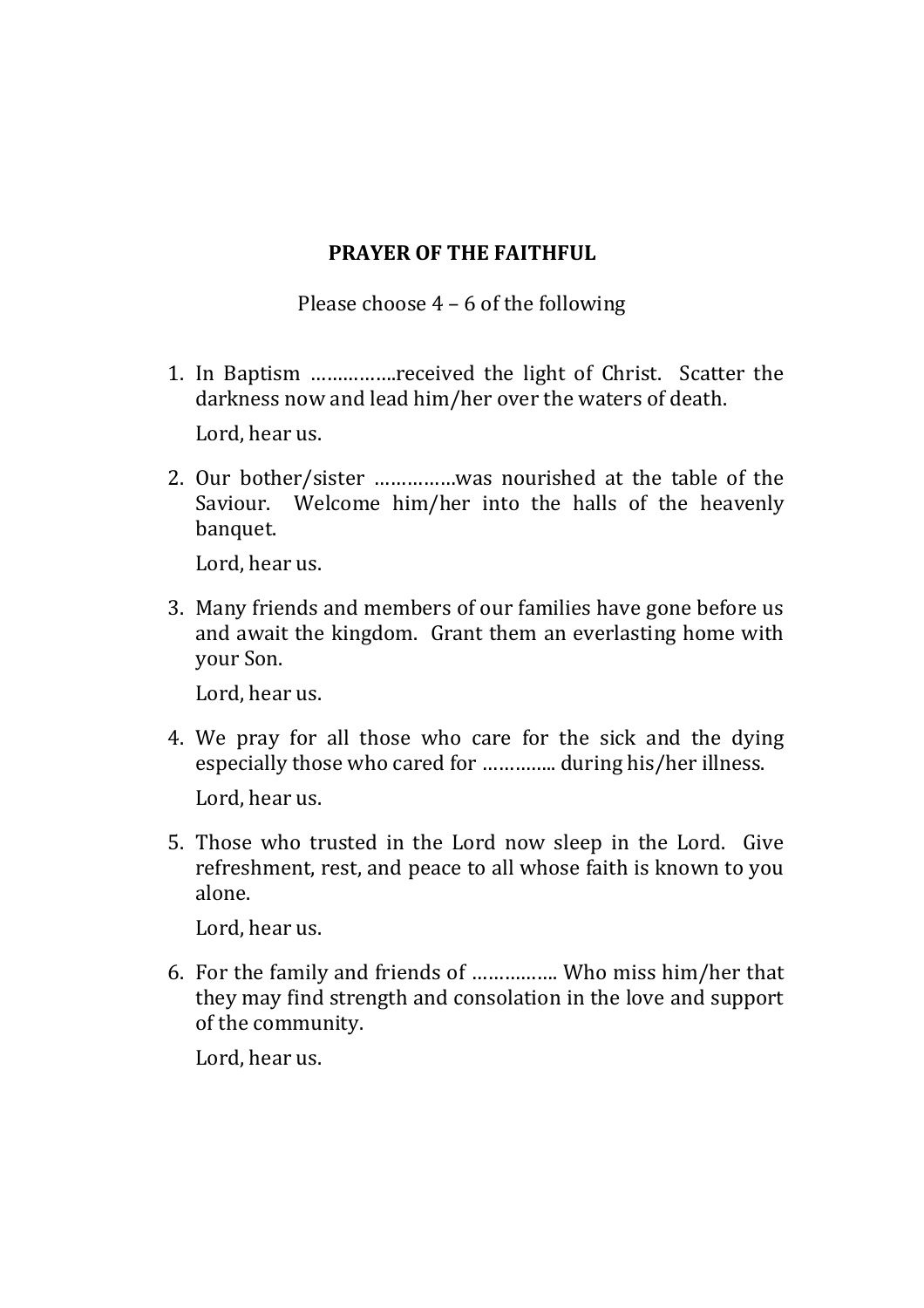#### **REFLECTIONS (Optional)**

#### **Choose One of the Following**

#### **(1)**

#### **Footprints in the Sand**

One night a man had a dream.

He dreamt that he was walking along a beach with the Lord.

Across the sky flashed the scenes of his life.

For each scene he noticed not one but two sets of footprints in the sand.

He understood immediately that one belonged to him, and the other

to the Lord.

But then he noticed a curious thing.

At the lowest and saddest times in his life, there was only one set of footprints.

This bothered him, so he asked the Lord, "How come that during the most difficult times in my life, you left me on my own?"

And the Lord answered, "My friend, during your trials and suffering, When you see only one set of footprints, Those footprints are mine, It was then that I carried you."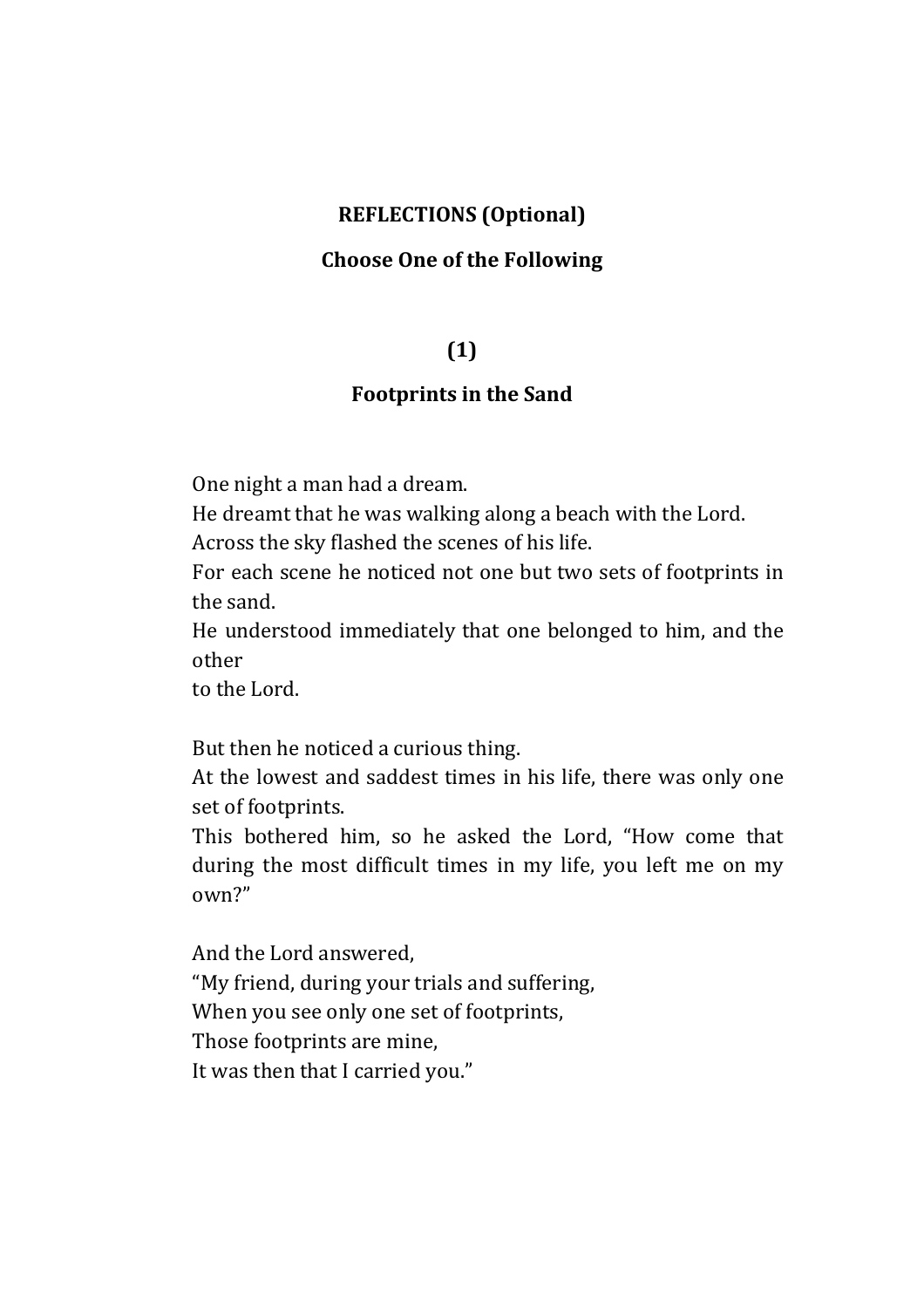#### **(2)**

#### **Gone Only From Our Sight**

I am standing on the seashore. Suddenly a ship at my side Spreads her white sails to the morning breeze, And starts out for the blue ocean. She is an object of beauty and strength, And I stand and watch her Until at length she is only a ribbon of white could Just above where sea and sky mingle with each other. Then someone at my side says, "There! She's gone!"

Gone where? Gone from my sight – that is all. She is just as large in mast and hull and spar As she was when she left my side, And just as able to bear her load of living freight To the place of destination. Her diminished size is in me, not in her, And just at the moment when someone at my side says "There! She's gone!" There are other voices ready to take the glad shout, "There! She comes!"

And that is dying.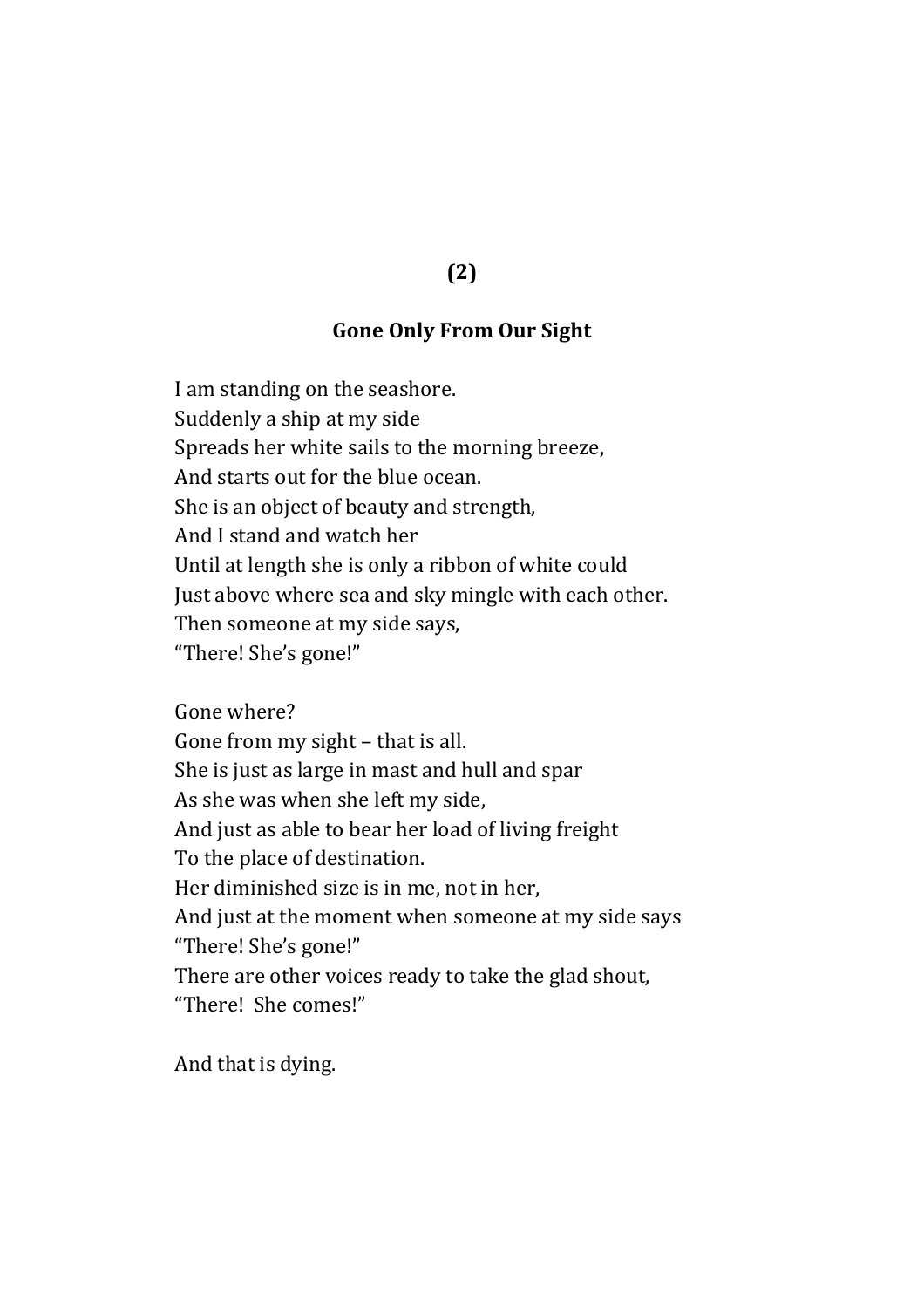## **(3)**

#### **All Is Well**

Death is nothing at all; I have only slipped away into the next room. I am I, and you are you; Whatever we were to each other, that we are still.

Call me by my old familiar name, Speak to me in the easy way which you always used. Put no difference into your tone; Wear no forced air of solemnity or sorrow. Laugh as we always laughed At the little jokes we enjoyed together.

Play, smile, think of me, pray for me. Let my name be ever the household word it was. Let it be spoken without effect, Without the ghost of a shaow on it. Life means all that it ever meant. It is the same as it ever was; There is absolutely unbroken continuity.

What is this death but a negligible accident; Why should I be out of mind because I am out of sight? I am but waiting for you, for an interval, Somewhere very near, Just around the corner. All is well.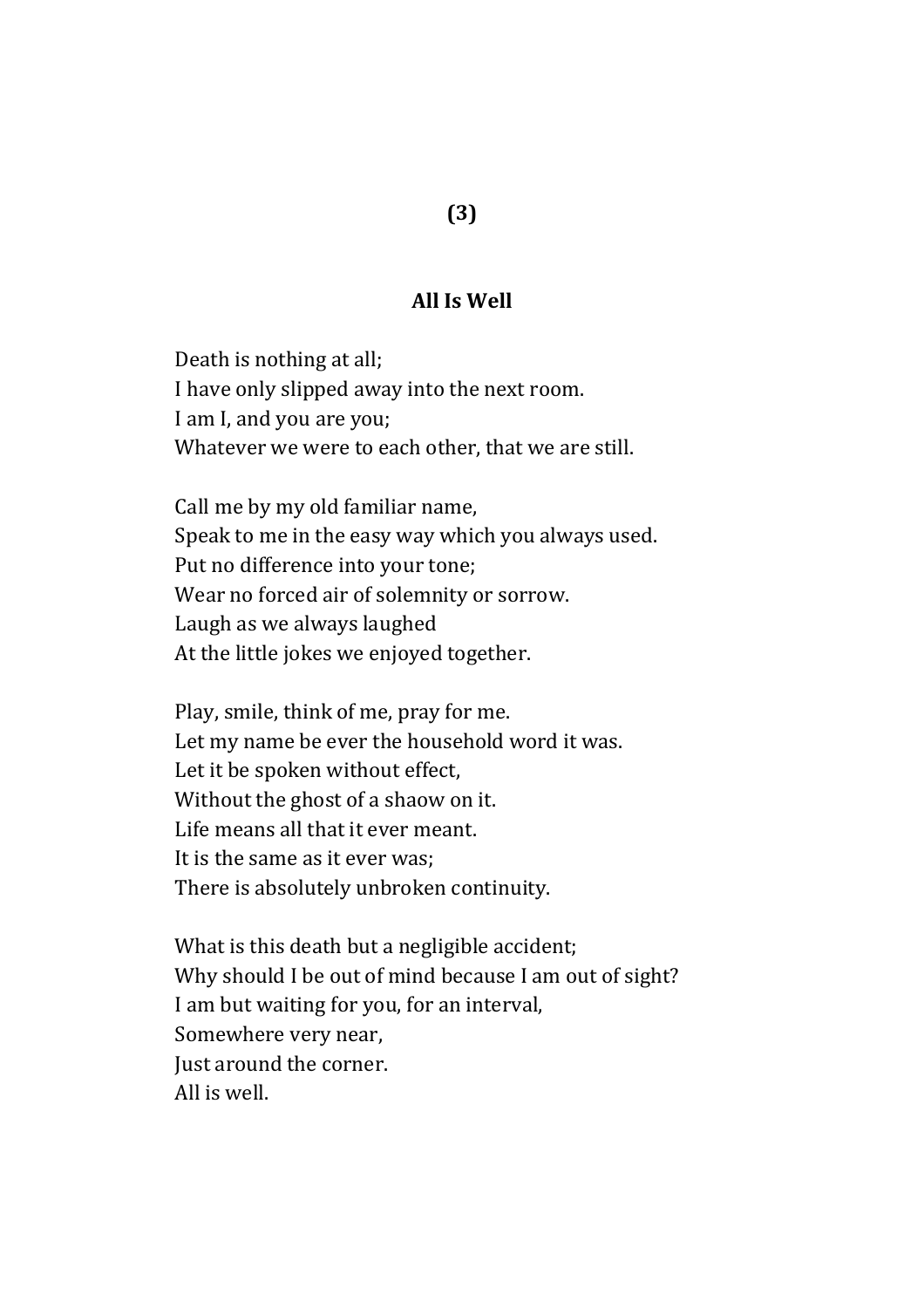### Funeral Liturgy Sheet *Please give to the Priest before the Mass*

## Liturgy of the Word

| <b>First Reading</b>    | Number | Reader |
|-------------------------|--------|--------|
| Psalm<br>(usually sung) | Number | Reader |
| Second<br>Reading       | Number | Reader |
| Gospel                  |        | Priest |
|                         |        |        |

## Prayer of the Faithful

| Reader 1 | Reader 2 | Reader 3 |
|----------|----------|----------|
| Reader 4 | Reader 5 | Reader 6 |
|          |          |          |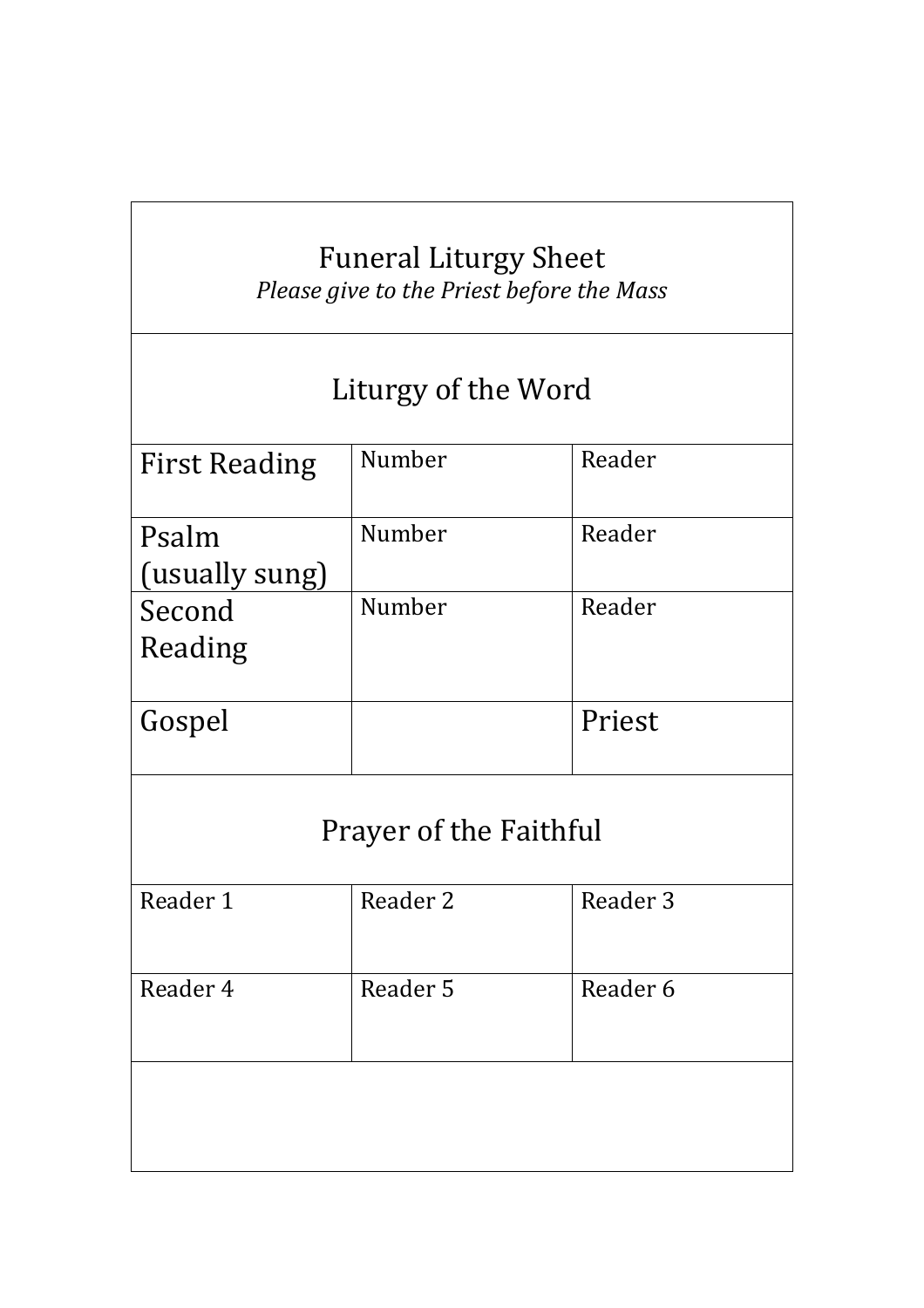| Liturgy of the Eucharist               |               |  |
|----------------------------------------|---------------|--|
| <b>Bread</b>                           | Wine          |  |
| <b>Communion Reflection (Optional)</b> |               |  |
| Number                                 | Reader        |  |
| Speaking on behalf of the Family       |               |  |
|                                        |               |  |
| <b>Memory Table</b>                    |               |  |
| Gift:                                  | Presented by: |  |
| Meaning:                               |               |  |
| Gift:                                  | Presented by: |  |
| Meaning:                               |               |  |